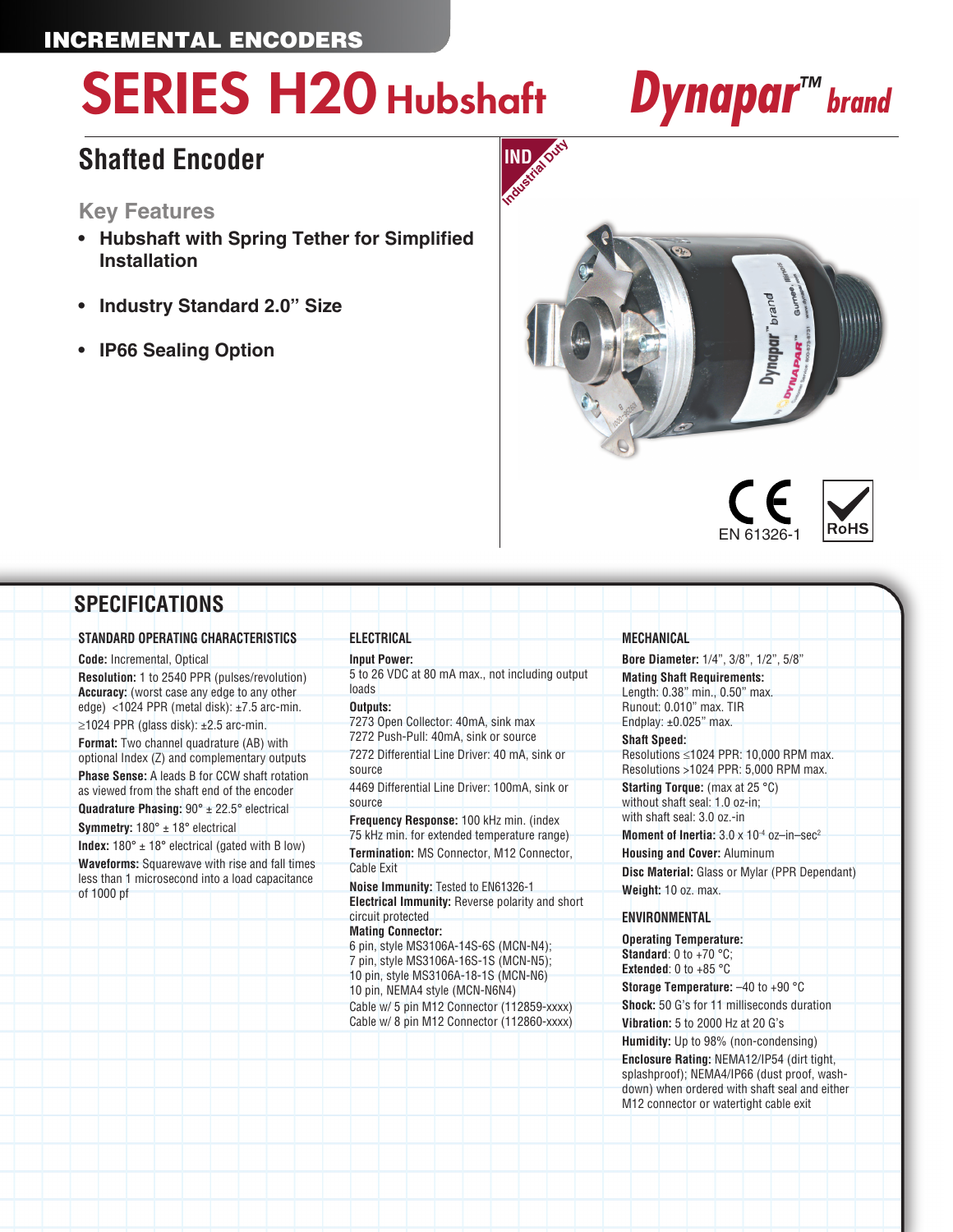## INCREMENTAL ENCODERS



## SERIES H20 Hubshaft

#### **Ordering Information**

To order, complete the model number with code numbers from the table below:

| Code 1: Model                                                                                                                |                                                                    | Code 2: PPR                                                                                                                          |                                                                                                                                      |  | Code 3: Housing                                                                                                                                                                                                                               |        |                                                                                                                                                                                                                               |  | Code 4: Bore   Code5: FaceMount Code 6: Shaft Seal |   |                                                | Code 7: Electrical                                                                                                                                                                                                                                                                                                                                                                                                                                                                                                                                                                                                                                                                                                                                                                                                 |                                                            | Code 8: Termination                                                                                                                                                                                                                                                                                                                                                                                                                                                                                                                                                                                                                                              | Code 9: Options                                                                      |
|------------------------------------------------------------------------------------------------------------------------------|--------------------------------------------------------------------|--------------------------------------------------------------------------------------------------------------------------------------|--------------------------------------------------------------------------------------------------------------------------------------|--|-----------------------------------------------------------------------------------------------------------------------------------------------------------------------------------------------------------------------------------------------|--------|-------------------------------------------------------------------------------------------------------------------------------------------------------------------------------------------------------------------------------|--|----------------------------------------------------|---|------------------------------------------------|--------------------------------------------------------------------------------------------------------------------------------------------------------------------------------------------------------------------------------------------------------------------------------------------------------------------------------------------------------------------------------------------------------------------------------------------------------------------------------------------------------------------------------------------------------------------------------------------------------------------------------------------------------------------------------------------------------------------------------------------------------------------------------------------------------------------|------------------------------------------------------------|------------------------------------------------------------------------------------------------------------------------------------------------------------------------------------------------------------------------------------------------------------------------------------------------------------------------------------------------------------------------------------------------------------------------------------------------------------------------------------------------------------------------------------------------------------------------------------------------------------------------------------------------------------------|--------------------------------------------------------------------------------------|
| <b>H2</b>                                                                                                                    |                                                                    |                                                                                                                                      |                                                                                                                                      |  | 0                                                                                                                                                                                                                                             |        |                                                                                                                                                                                                                               |  | 2                                                  |   |                                                |                                                                                                                                                                                                                                                                                                                                                                                                                                                                                                                                                                                                                                                                                                                                                                                                                    |                                                            |                                                                                                                                                                                                                                                                                                                                                                                                                                                                                                                                                                                                                                                                  |                                                                                      |
|                                                                                                                              |                                                                    |                                                                                                                                      |                                                                                                                                      |  |                                                                                                                                                                                                                                               |        |                                                                                                                                                                                                                               |  | Ordering Information                               |   |                                                |                                                                                                                                                                                                                                                                                                                                                                                                                                                                                                                                                                                                                                                                                                                                                                                                                    |                                                            |                                                                                                                                                                                                                                                                                                                                                                                                                                                                                                                                                                                                                                                                  |                                                                                      |
| 1 Unidi-<br>rectional<br>(Channel<br>A only)<br>2 Bidirec-<br>tional<br>A and B)<br>Bidirec-<br>3<br>Index<br>A, B and<br>Z) | (Channels<br>tional with<br>(Channels                              | 0001<br>0005<br>0010<br>0012<br>0050<br>0060<br>0100<br>0120<br>0200<br>0240<br>0250<br>0256<br>0300<br>0360<br>0400<br>0500<br>0512 | 0600<br>0800<br>0900<br>1000<br>1024<br>1200<br>1250<br>1270<br>1500<br>1600<br>1800<br>1968<br>2000<br>2048<br>2400<br>2500<br>2540 |  | <b>0</b> Servo<br>Mount<br>C Same as<br>"0" above<br>includes<br>protec-<br>tive cover<br>kit for<br>mounting<br>on 4 1/2"<br>C-face<br>F Same as<br>"0" above<br>includes<br>protec-<br>tive cover<br>kit for<br>mounting<br>on fan<br>cover | 3<br>6 | $2 \t 5/8$<br>Dia. Hub<br>Shaft<br>and flex<br>coupling<br>3/8"<br>Dia. Hub<br>Shaft<br>and flex<br>coupling<br>$5 \t1/2$ "<br>Dia. Hub<br>Shaft<br>and flex<br>coupling<br>1/4"<br>Dia. Hub<br>Shaft<br>and flex<br>coupling |  | 2 (3) $#4-40$<br>@ 1.50"<br>BC                     | 5 | <b>0</b> no Shaft<br>Seal<br><b>Shaft Seal</b> | 0 5-26V in, 5-26V Open<br>Collector out<br>1 5-26V in, 5-26V Open<br>Collector out with 2.2<br>$k\Omega$ Pullups<br>2 5-26V in, 5-26V<br>Push-Pull out<br>A Same as "0" with<br>extend. temp range<br><b>B</b> Same as " <b>1</b> " with<br>extend, temp range<br><b>C</b> Same as "2" with<br>extend. temp range<br>available when: Code 1<br>is 1 or 2 and Code 8 is<br>2 through M, Q or R; or<br>Code 1 is 3 and Code 8<br>is 4 thru M, Q or R:<br>3 5-26V in, 5-26V Dif-<br>ferential Line Driver<br>out (7272)<br>4 5-26V in, 5V Differ-<br>ential Line Driver out<br>(7272)<br>5 5-26V in. 5 V Differ-<br>ential Line Driver out<br>(4469)<br>6 5-15V in, 5-15 V Dif-<br>ferential Line Driver<br>out (4469)<br><b>D</b> Same as "3" with<br>extend. temp range<br>E Same as "4" with<br>extend, temp range | 0<br>1.<br>3<br>4<br>5<br>7<br>9<br>B<br>K<br>N<br>P<br>F. | 6 Pin Conn. End<br>Mount<br>6 Pin Conn,<br>Side Mount<br>2 7 Pin Conn. End<br>Mount<br>7 Pin Conn,<br>Side Mount<br>10 Pin Conn.<br><b>End Mount</b><br>10 Pin Conn.<br>Side Mount<br>18" Cable, Side<br>Exit<br>36" Cable, Side<br>Exit<br>10' Cable, Side<br>Exit<br>25' Cable, Side<br>Exit<br>5 Pin M12<br>Connector, End<br>Mount<br>5 Pin M12<br>Connector, Side<br>Mount<br><b>Q</b> 8 Pin M12<br>Connector, End<br>Mount<br><b>R</b> 8 Pin M12<br>Connector, Side<br>Mount<br>available when<br>Code $6$ is $5$ :<br>D 18" Sealed Cbl,<br>Side Exit<br>36" Sealed Cbl,<br>Side Exit<br>H 10' Sealed Cbl.<br>Side Exit<br>M 25' Sealed Cbl.,<br>Side Exit | available<br>when Code 8<br>is 0 to 5:<br>PS<br>LED<br>Output<br>Indicator<br>Option |
|                                                                                                                              | 109296-0001<br>Replacement flexible mount for Series H20 Hub Shaft |                                                                                                                                      |                                                                                                                                      |  |                                                                                                                                                                                                                                               |        |                                                                                                                                                                                                                               |  |                                                    |   |                                                |                                                                                                                                                                                                                                                                                                                                                                                                                                                                                                                                                                                                                                                                                                                                                                                                                    |                                                            |                                                                                                                                                                                                                                                                                                                                                                                                                                                                                                                                                                                                                                                                  |                                                                                      |

#### **Cable Assemblies with MS Connector\***

**108594-XXXX** 6 Pin MS, Cable Assy. For Use with Single Ended Outputs **108595-XXXX** 7 Pin MS, Cable Assy. For Use with Single Ended Outputs **108596-XXXX** 7 Pin MS, Cable Assy. For Use with Differential Line Driver w/o Index Outputs **1400635XXXX** 10 Pin MS, Cable Assy. For Use with Differential Line Driver with Index Outputs  **109209-XXXX** NEMA4 10 pin MS, Cable Assy. For Use with Differential Line Driver with Index Outputs

#### **Cable Assemblies with M12 Connector\***

**112859-XXXX** 5 Pin M12, Cable Assy. For Use with Single Ended Outputs

**112860-XXXX** 8 Pin M12, Cable Assy. For Use with Single Ended Outputs

**112860-XXXX** 8 Pin M12, Cable Assy. For Use with Differential Line Driver Outputs

**\*Note:** Standard cable length is 10 feet but may be ordered in any length in 5 foot increments. For example, for a 20 foot cable, replace XXXX with -0020.

#### **Mating Connectors (no cable)**

**MCN-N4** 6 pin, style MS3106A-14S-6S **MCN-N5** 7 pin, style MS3106A-16S-1S **MCN-N6** 10 pin, style MS3106A-18-1S **MCN-N6N4** 10 pin, NEMA4 style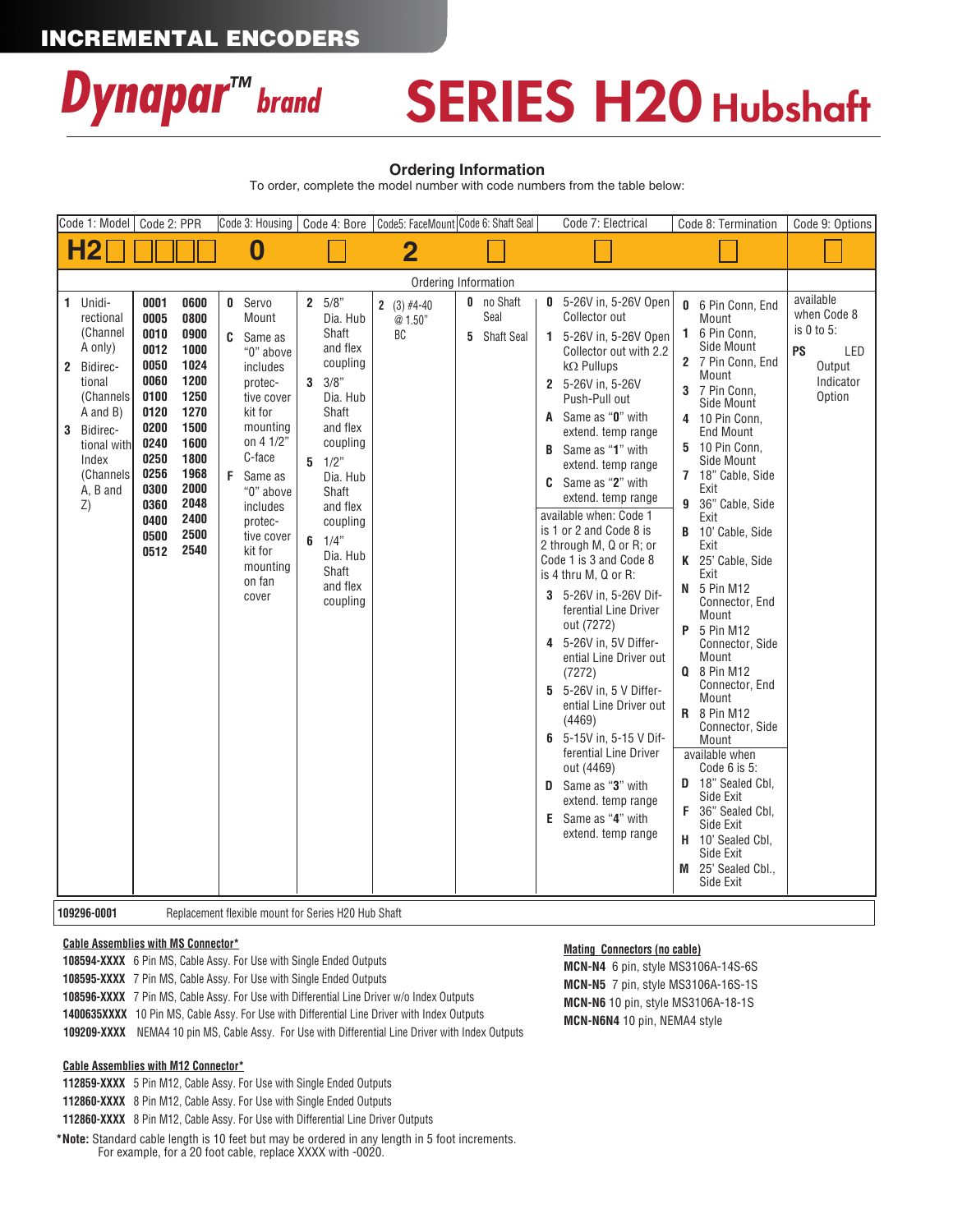## SERIES H20 Hubshaft



#### **CONNECTIONS**

#### **6, 7 & 10 Pin MS Connectors and Cables - Code 8= 0 to 9, B to M**

Connector & mate/accessory cable assembly pin numbers and wire color information is provided here for reference. Models with direct cable exit carry the color coding as shown in the right hand column.

| Table 1                    |     |                           |     |                                                                      |     |                                                       |                                                                                  |                                |                   |  |  |  |
|----------------------------|-----|---------------------------|-----|----------------------------------------------------------------------|-----|-------------------------------------------------------|----------------------------------------------------------------------------------|--------------------------------|-------------------|--|--|--|
| Encoder<br><b>Function</b> |     | <b>6 Pin Single Ended</b> |     | Cable #108594-XXXX   Cable #108595-XXXX<br><b>7 Pin Single Ended</b> |     | Cable #108596-XXXX<br>7 Pin Dif Line Driver w/o Index | **Cable #109209-XXXX<br>or 1400635XXXX 10 Pin<br><b>Dif Line Driver w/ Index</b> | <b>Cable Exit</b><br>with Seal |                   |  |  |  |
|                            | Pin | <b>Wire Color</b>         | Pin | <b>Wire Color</b>                                                    | Pin | <b>Wire Color</b>                                     | Pin                                                                              | <b>Wire Color</b>              | <b>Wire Color</b> |  |  |  |
| Sig. A                     | E   | <b>BRN</b>                | A   | <b>BRN</b>                                                           | Α   | <b>BRN</b>                                            | A                                                                                | <b>BRN</b>                     | <b>BRN</b>        |  |  |  |
| Sig. B                     | D   | <b>ORN</b>                | B   | 0RG                                                                  | B   | <b>ORG</b>                                            | B                                                                                | <b>ORG</b>                     | <b>ORG</b>        |  |  |  |
| $Sig. Z^*$                 | C   | YEL                       | C   | <b>YEL</b>                                                           |     |                                                       | C                                                                                | <b>YEL</b>                     | YEL               |  |  |  |
| Power+V                    | B   | <b>RED</b>                | D   | RED                                                                  | D   | RED                                                   | D                                                                                | RED                            | <b>RED</b>        |  |  |  |
| Com                        | Α   | <b>BLK</b>                | F   | <b>BLK</b>                                                           | F   | <b>BLK</b>                                            | F                                                                                | <b>BLK</b>                     | <b>BLK</b>        |  |  |  |
| Case                       |     |                           | G   | GRN                                                                  | G   | GRN                                                   | G                                                                                | GRN                            | GRN               |  |  |  |
| N/C                        | F   |                           | E   |                                                                      |     |                                                       | E                                                                                |                                |                   |  |  |  |
| Sig. A                     |     |                           |     |                                                                      | C   | <b>BRN/WHT</b>                                        | H                                                                                | <b>BRN/WHT</b>                 | <b>BRN/WHT</b>    |  |  |  |
| Sig. B                     |     |                           |     |                                                                      | E   | ORG/WHT                                               |                                                                                  | ORG/WHT                        | ORG/WHT           |  |  |  |
| $Sig. Z^*$                 |     |                           |     |                                                                      |     |                                                       | ٠J                                                                               | YEL/WHT                        | <b>YEL/WHT</b>    |  |  |  |

#### **5 & 8 Pin M12 Accessory Cables when Code 8= N to R**

Connector pin numbers and cable assembly wire color information is provided here for reference.

| Table 2                           |     |                                                 |                |                                                 |                                                 |                   |  |  |  |  |  |
|-----------------------------------|-----|-------------------------------------------------|----------------|-------------------------------------------------|-------------------------------------------------|-------------------|--|--|--|--|--|
| <b>Encoder</b><br><b>Function</b> |     | Cable #112859-XXXX<br><b>5 Pin Single Ended</b> |                | Cable #112860-XXXX<br><b>8 Pin Single Ended</b> | Cable #112860-XXXX<br><b>8 Pin Differential</b> |                   |  |  |  |  |  |
|                                   | Pin | <b>Wire Color</b>                               | Pin            | <b>Wire Color</b>                               | Pin                                             | <b>Wire Color</b> |  |  |  |  |  |
| Sig. A                            | 4   | <b>BLK</b>                                      |                | <b>BRN</b>                                      |                                                 | <b>BRN</b>        |  |  |  |  |  |
| Sig. B                            | 2   | <b>WHT</b>                                      | 4              | 0 <sub>RG</sub>                                 | 4                                               | <b>ORG</b>        |  |  |  |  |  |
| $Siq. Z^*$                        | 5   | GRY                                             | 6              | YEL                                             | 6                                               | <b>YEL</b>        |  |  |  |  |  |
| Power+V                           |     | <b>BRN</b>                                      | $\overline{2}$ | <b>RED</b>                                      | $\overline{2}$                                  | <b>RED</b>        |  |  |  |  |  |
| <b>Com</b>                        | 3   | <b>BLU</b>                                      | 7              | <b>BLK</b>                                      | 7                                               | <b>BLK</b>        |  |  |  |  |  |
| Sig. A                            |     |                                                 |                |                                                 | 3                                               | <b>BRN/WHT</b>    |  |  |  |  |  |
| Sig. B                            |     |                                                 |                |                                                 | 5                                               | ORG/WHT           |  |  |  |  |  |
| $Sig. Z^*$                        |     |                                                 |                |                                                 | 8                                               | YEL/WHT           |  |  |  |  |  |

1) Cable Configuration (**Table 1**): PVC jacket, 105 °C rated, overall foil shield; 3 twisted pairs 26 AWG (output signals), plus 2 twisted pairs 24 AWG (input power)

2) Cable Configuration (**Table 2**): PVC jacket, 105 °C rated, overall foil shield; 24 AWG conductors, minimum

3) Standard cable length is 10 feet but may be ordered in any length in 5 foot increments. For example, for a 20 foot cable, replace -XXXX with -0020

4) \*Index not provided on all models. See ordering information.

5) \*\*For watertight applications, use NEMA4 10 pin cable & connector 109209-XXXX

6) "MS" Type mating connectors and pre-build cables are rated NEMA 12

7) "M12" Cable assemblies are rated IP67